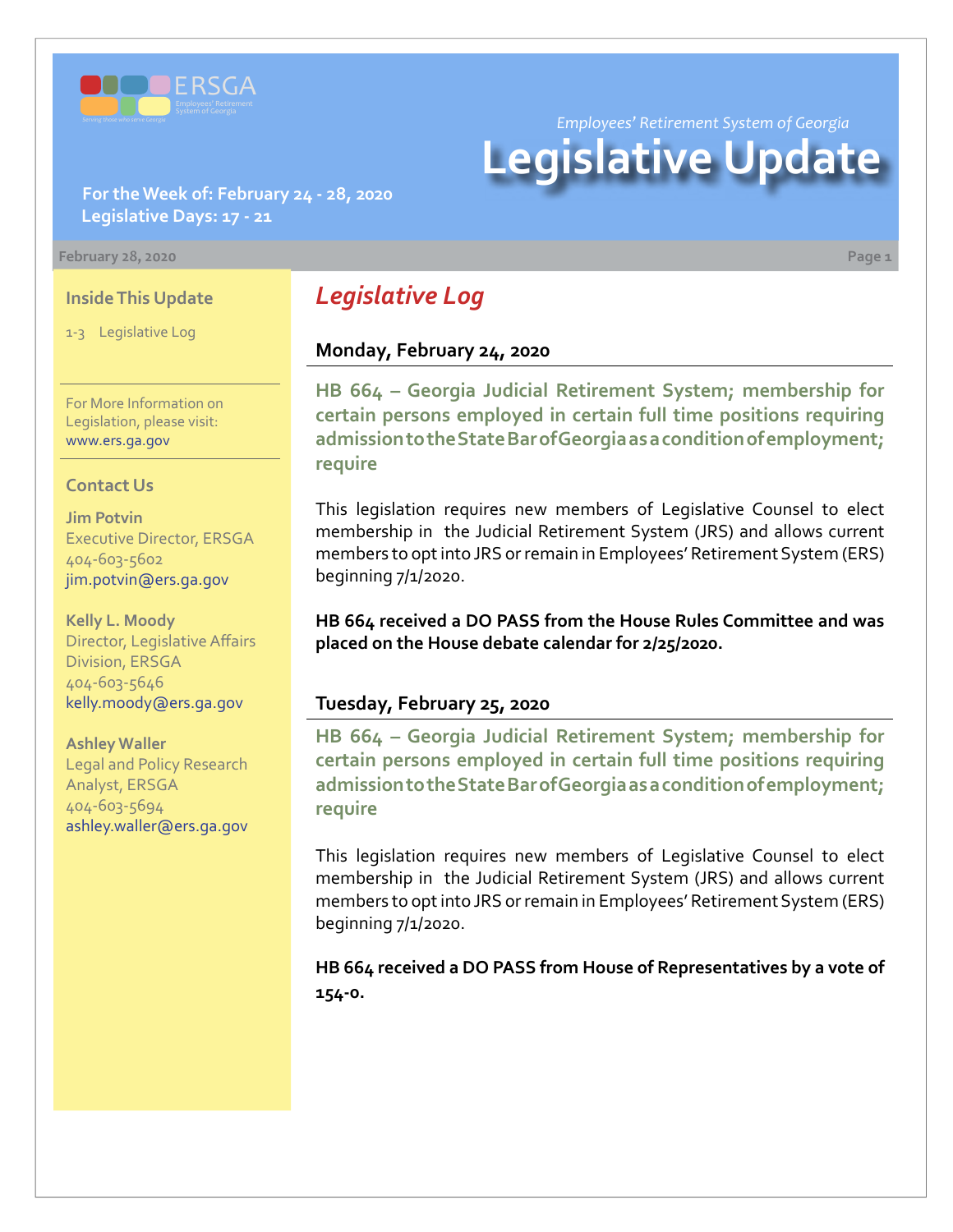**[HB](http://www.legis.ga.gov/legislation/en-US/Display/20192020/HB/721) 721 – [Retirement and pensions; transfer of credible service from the Legislative Retirement](http://www.legis.ga.gov/legislation/en-US/Display/20192020/HB/721)  System to the Employees' Retirement System for certain members of the Georgia State Employees' Pension and Savings Plan; provide**

Beginning 7/1/2020, this bill allows GSEPS members with 2 years of membership service to transfer unwithdrawn LRS contributions to ERS.

## **HB 721 received a DO PASS from the House Retirement Committee.**

## **[SB 26 – Employees' Retirement System of Georgia; prior service as a member of Georgia Defined](http://www.legis.ga.gov/legislation/en-US/Display/20192020/SB/26)  Contribution Plan; creditable service; provide**

Effective 7/1/2020, Employees' Retirement System (ERS) members with at least five years of service who were members of the Georgia Defined Contribution Plan (GDCP) immediately prior to becoming members of ERS may obtain credit for all such prior GDCP service. Members must pay full actuarial cost for the service and will have the ability to pay for such service with a payment plan option.

## **SB 26 received a DO PASS from the House Retirement Committee.**

## **[SB](http://www.legis.ga.gov/legislation/en-US/Display/20192020/SB/47) 47 [– Retirement Benefits; creditable service for certain military service; provide](http://www.legis.ga.gov/legislation/en-US/Display/20192020/SB/47)**

Beginning 7/1/2020, the legislation allows an Employees' Retirement System (ERS) member with at least two years of service to purchase up to three years of creditable service for military service performed on or after 1/1/1990. Members must pay full actuarial cost for such service and will have the ability to pay for such with a payment plan.

## **SB 47 received a DO PASS from the House Retirement Committee.**

## **[SB 176 – Employees' Retirement System of Georgia; certain public employers; make employer](http://www.legis.ga.gov/legislation/en-US/Display/20192020/SB/176)  and employee contribution on behalf of retired members; require**

Beginning 7/1/20, this legislation requires employers that employ an Employees' Retirement System (ERS) retiree to pay both the employer and employee contributions for the retiree to ERS. The retiree would continue to receive their retirement benefit; however, they would not earn any additional creditable service in the retirement system. This provision would not apply if the employing agency certifies employee is an independent contractor.

## **SB 176 received a DO PASS from the House Retirement Committee.**